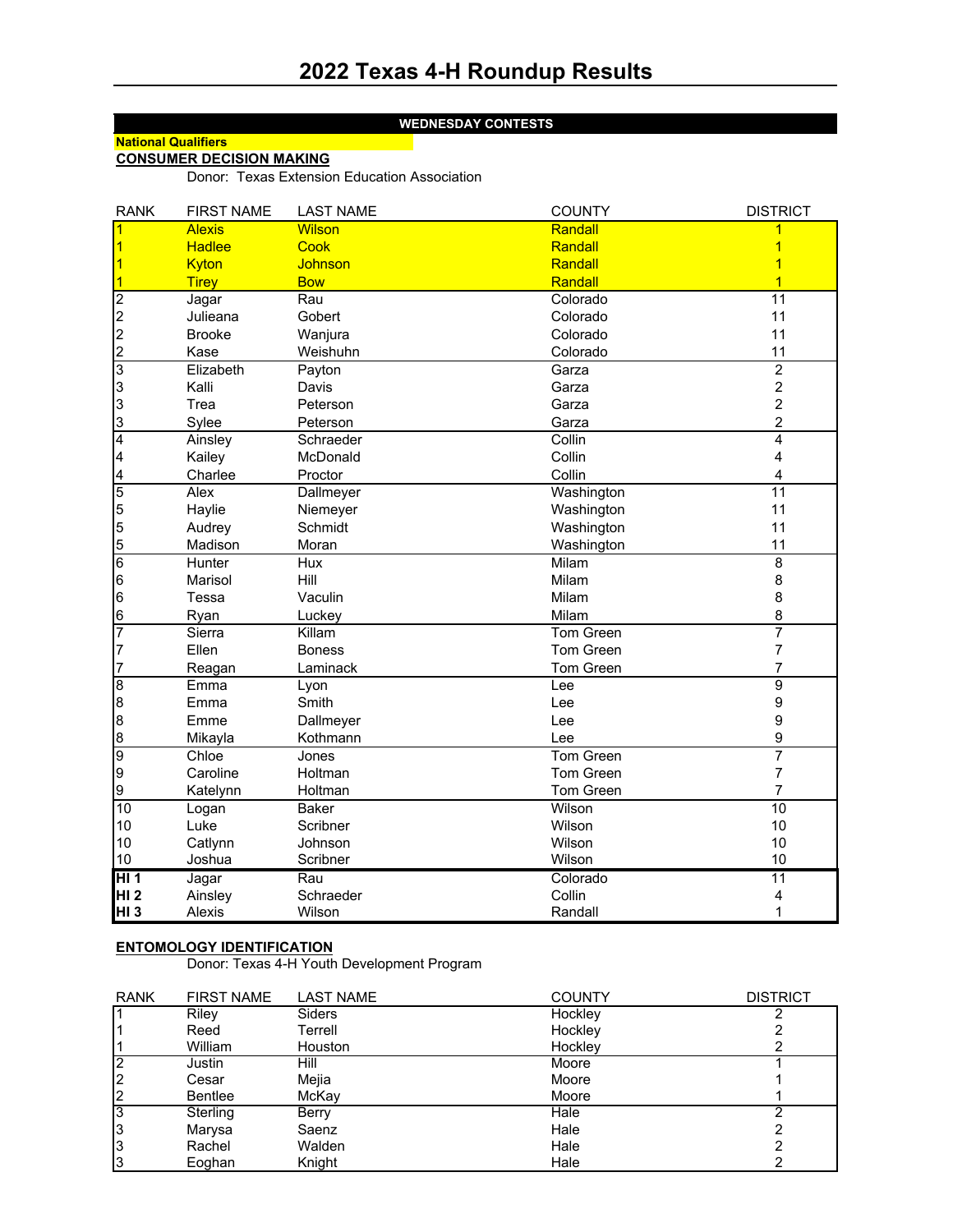| 14               | Andrew   | Thumsuden    | Callahan |  |
|------------------|----------|--------------|----------|--|
| 14               | Kaitlynn | Saunders     | Callahan |  |
| 14               | Kaitlyn  | Pavne        | Callahan |  |
| 14               | Shayleig | Jenkins      | Callahan |  |
| IHI 1            | Havden   | Hajovsky     | Wilson   |  |
| HI <sub>2</sub>  | Justin   | Hill         | Moore    |  |
| IHI <sub>3</sub> | Alan     | De Gorostiza | Wood     |  |

### **FOOD CHALLENGE**

Donor: Texas 4-H Youth Development Program

|                         | <b>MAIN DISH</b>  |                  |                  |                 |  |  |  |
|-------------------------|-------------------|------------------|------------------|-----------------|--|--|--|
| <b>RANK</b>             | <b>FIRST NAME</b> | <b>LAST NAME</b> | <b>COUNTY</b>    | <b>DISTRICT</b> |  |  |  |
| $\overline{\mathbf{1}}$ | Karlie            | Schneider        | Guadalupe        | 10              |  |  |  |
| 1                       | Kayle             | Lott             | Guadalupe        | 10              |  |  |  |
| 1                       | <b>Brooke</b>     | Reininger        | Guadalupe        | 10              |  |  |  |
| $\overline{c}$          | Anzlee            | Hale             | Scurry           | $\overline{2}$  |  |  |  |
| $\overline{c}$          | <b>Brayson</b>    | Cox              | Scurry           | $\overline{c}$  |  |  |  |
| $\overline{2}$          | Lauren            | Callaway         | Scurry           | $\overline{c}$  |  |  |  |
| $\frac{2}{3}$           | Cooper            | Caswell          | Scurry           | $\overline{c}$  |  |  |  |
|                         | Helena            | <b>Mathias</b>   | Wood             | 5               |  |  |  |
| 3                       | Kendall           | Davis            | Wood             | 5               |  |  |  |
| $\overline{3}$          | Katie             | De Gorostiza     | Wood             | 5               |  |  |  |
| $\frac{3}{4}$           | Emily             | Swan             | Wood             | 5               |  |  |  |
|                         | <b>Bailey</b>     | Helmer           | Cameron          | $\overline{12}$ |  |  |  |
| $\overline{a}$          | Samantha          | <b>Pitts</b>     | Cameron          | 12              |  |  |  |
| $\overline{\mathbf{r}}$ | Dell              | Davis            | Cameron          | 12              |  |  |  |
| $\overline{a}$          | Tatum             | Helmer           | Cameron          | 12              |  |  |  |
| $\overline{5}$          | <b>Brooke</b>     | <b>Bennett</b>   | <b>Jack</b>      | 3               |  |  |  |
| 5                       | Dalton            | <b>Birdwell</b>  | Jack             | 3               |  |  |  |
| $\frac{5}{6}$           | Zoey              | Morrow           | Jack             | 3               |  |  |  |
|                         | Julie             | <b>Black</b>     | Tom Green        | 7               |  |  |  |
| $6\phantom{.}6$         | Michael           | <b>Trees</b>     | Tom Green        | 7               |  |  |  |
| $\frac{6}{7}$           | Jamee             | Salazar          | <b>Tom Green</b> | 7               |  |  |  |
|                         | Emily             | Lamb             | Walker           | 9               |  |  |  |
| $\overline{7}$          | Hanniah           | Norl             | Walker           | 9               |  |  |  |
| $\overline{7}$          | Lauren            | Klawinsky        | Walker           | 9               |  |  |  |
| $\overline{7}$          | Keanna            | Price            | Walker           | 9               |  |  |  |
| $\overline{8}$          | Samantha          | Fisher           | Cooke            | 4               |  |  |  |
| 8                       | Mary              | Gomulak          | Cooke            | 4               |  |  |  |
| 8                       | Elainia           | Reiter           | Cooke            | 4               |  |  |  |
| $\frac{8}{9}$           | Caitlyn           | Taylor           | Cooke            | 4               |  |  |  |
|                         | Klay              | Eschberger       | <b>Milam</b>     | $\overline{8}$  |  |  |  |
| 9                       | Robert            | Miller           | Milam            | 8               |  |  |  |
| 9                       | Trenton           | Strmiska         | Milam            | 8               |  |  |  |
| 10                      | Berdena           | <b>DeGroot</b>   | Randall          | 1               |  |  |  |
| 10                      | Kinslee           | Millican         | Randall          |                 |  |  |  |
| 10                      | Hadley            | Dear             | Randall          |                 |  |  |  |

| <b>SIDE DISH</b> |                   |                  |               |                 |  |
|------------------|-------------------|------------------|---------------|-----------------|--|
| <b>RANK</b>      | <b>FIRST NAME</b> | <b>LAST NAME</b> | <b>COUNTY</b> | <b>DISTRICT</b> |  |
| 1                | Landry            | Young            | Swisher       |                 |  |
|                  | Chambre           | Clawson          | Swisher       |                 |  |
|                  | Sallie            | Nolen            | Swisher       |                 |  |
|                  | Cutter            | <b>Runnels</b>   | Swisher       | 2               |  |
| $\overline{2}$   | <b>Brooke</b>     | Kingston         | Parker        | 3               |  |
| 2                | Lillian           | Cooper           | Parker        | 3               |  |
| $\overline{c}$   | Lillie            | Johnson          | Parker        | 3               |  |
| 3                | Cooper            | Mau              | Fayette       | 11              |  |
| 3                | Harper            | Mau              | Fayette       | 11              |  |
| 3                | Mackenzie         | Poncik           | Fayette       | 11              |  |
| 3                | Cash              | Smith            | Fayette       | 11              |  |
| 4                | Julia             | Macmanus         | Cameron       | 12              |  |
| 4                | Hollie            | Cantu            | Cameron       | 12              |  |
| 4                | Naom              | Macmanus         | Cameron       | 12              |  |
| 5                | Alleson           | Jameson          | <b>Brown</b>  |                 |  |
| 5                | Payton            | Tilley           | <b>Brown</b>  |                 |  |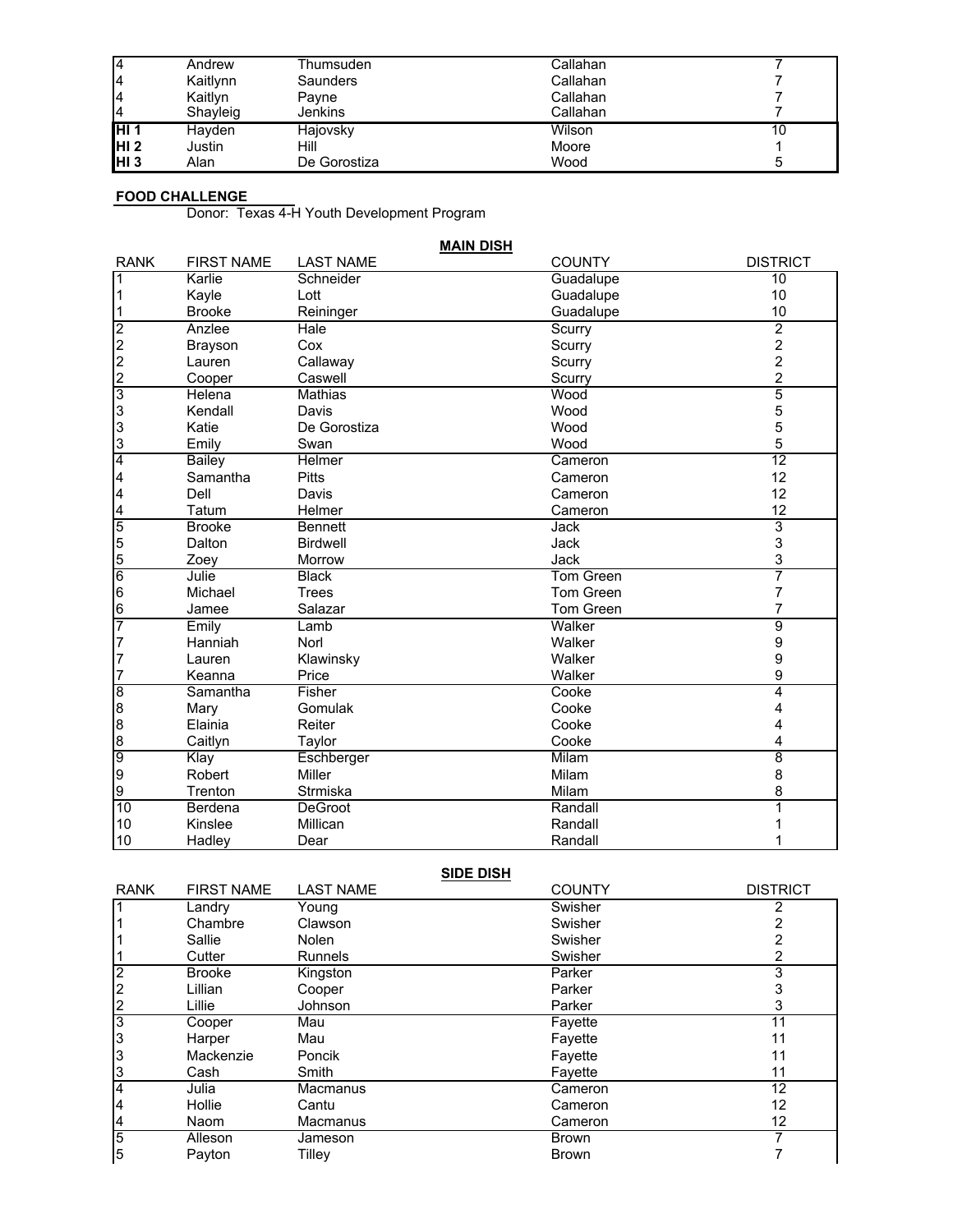| $\begin{array}{c} 5 \\ 5 \end{array}$ | Austin            | <b>Tilley</b>       | <b>Brown</b><br><b>Brown</b> | 7<br>7           |
|---------------------------------------|-------------------|---------------------|------------------------------|------------------|
| $6\overline{6}$                       | Connor<br>Emma    | Freeland<br>Canales | Bell                         | $\overline{8}$   |
|                                       |                   |                     |                              |                  |
| 6                                     | Emily             | Anderson            | Bell                         | 8                |
| 6                                     | Abigail           | Marzo               | <b>Bell</b>                  | 8                |
| 7                                     | Kaila             | Fiallos             | Brazoria                     | $\overline{9}$   |
| 7                                     | Paige             | Smith               | <b>Brazoria</b>              | $\boldsymbol{9}$ |
| 7                                     | Taryne            | Duraso              | Brazoria                     | 9                |
| $\overline{8}$                        | Audrey            | Upham               | Crockett                     | 6                |
| $\boldsymbol{8}$                      | <b>Brylee</b>     | Gutierrez           | Crockett                     | 6                |
| 8                                     | Mariah            | Hodges              | Crockett                     | 6                |
| 8                                     | Chance            | Criswell            | Crockett                     | 6                |
| 9                                     | Charlotte         | Murray              | Denton                       | 4                |
| 9                                     | Erik              | Dieterich           | Denton                       | 4                |
| 9                                     | Hannah            | Davis               | Denton                       | 4                |
| 9                                     | Katy              | Throneberry         | Denton                       | 4                |
| 10                                    | Keelyn            | Meador              | Randall                      | 1                |
| 10                                    | Camryn            | Langley             | Randall                      | 1                |
| 10                                    | Sophie            | <b>Bradshaw</b>     | Randall                      |                  |
| 10                                    | Gracie            | Cox                 | Randall                      |                  |
|                                       |                   | <b>APPETIZER</b>    |                              |                  |
| <b>RANK</b>                           | <b>FIRST NAME</b> | <b>LAST NAME</b>    | <b>COUNTY</b>                | <b>DISTRICT</b>  |
| 1                                     | Emma              | Belzung             | Bexar                        | 10               |
| 1                                     | Alexa             | Lewis               | Bexar                        | 10               |
| 1                                     | <b>Brigette</b>   | <b>Bettice</b>      | Bexar                        | 10               |
| 1                                     | Reese             | Royce               | Bexar                        | 10               |
|                                       |                   |                     | Hemphill                     | 1                |
| $\frac{2}{2}$                         | Haeleigh          | Thompson            |                              |                  |
|                                       | Karson            | Thompson            | Hemphill                     | 1                |
| $\overline{c}$                        | Lucas             | Moreno              | Hemphill                     | 1                |
| 3                                     | Rebecca           | Catlin              | <b>Brazos</b>                | 9                |
| 3                                     | Lauren            | Cottrell            | <b>Brazos</b>                | 9                |
| 3                                     | Delayna           | Hold                | <b>Brazos</b>                | 9                |
| 3                                     | Ethan             | Long                | <b>Brazos</b>                | 9                |
| 4                                     | Avery             | Smith               | Collin                       | 4                |
| 4                                     | Zane              | Smith               | Collin                       | 4                |
| 4                                     | Collin            | Callagher           | Collin                       | 4                |
| 5                                     | Seth              | Michalewicz         | <b>Runnels</b>               | 7                |
| 5                                     | Kameryn           | Schwertner          | <b>Runnels</b>               | 7                |
| 5                                     | Carly             | Taubert             | Runnels                      | 7                |
| $6\overline{6}$                       | Allyshia          | Grahmann            | Lavaca                       | $\overline{11}$  |
| 6                                     | Ava               | Matias              | Lavaca                       | 11               |
| 6                                     | Kayla             | <b>Immekus</b>      | Lavaca                       | 11               |
| 6                                     | Amanda            | Janak               | Lavaca                       | 11               |
| 7                                     | Aylin             | Gonzalez            | <b>Starr</b>                 | $\overline{12}$  |
| 7                                     | Meagan            | Castillo            | Starr                        | 12               |
| 7                                     | Juan              | Rocha               | Starr                        | 12               |
| $\overline{8}$                        | Luke              | Anderson            | Angelina                     | $\overline{5}$   |
| 8                                     | Layla             | Herman              | Angelina                     | 5                |
| 8                                     | Abigail           | Siber               | Angelina                     | 5                |
| 9                                     | <b>Alivia</b>     | Eakes               | Johnson                      | $\overline{8}$   |
| 9                                     | Lilah             | Eakes               | Johnson                      | 8                |
| 9                                     | Claire            | Baker               | Johnson                      | 8                |
| 9                                     | Everett           | Snoddy              | Johnson                      | 8                |
|                                       |                   |                     |                              |                  |
| 10                                    | Erynn             | Kelley              | Howard                       | $6\overline{6}$  |
| $10$                                  | Peyton            | <b>Buck</b>         | Howard                       | $\,6\,$          |
| $10$                                  | Shylee            | Gulley              | Howard                       | 6                |

## **HEALTHY DESSERT**

| <b>RANK</b> | <b>FIRST NAME</b> | LAST NAME      | <b>COUNTY</b>  | <b>DISTRICT</b> |
|-------------|-------------------|----------------|----------------|-----------------|
|             | Allie             | Gullett        | Scurry         |                 |
|             | Whitley           | Anderson       | Scurry         |                 |
|             | Molly             | Herring        | Scurry         |                 |
|             | Kelton            | White          | Scurry         |                 |
|             | Payton            | <b>Branham</b> | <b>Runnels</b> |                 |
|             | Peyton            | Graves         | <b>Runnels</b> |                 |
|             | Cecelia           | Fritze         | <b>Runnels</b> |                 |
|             | Elyse             | Taubert        | <b>Runnels</b> |                 |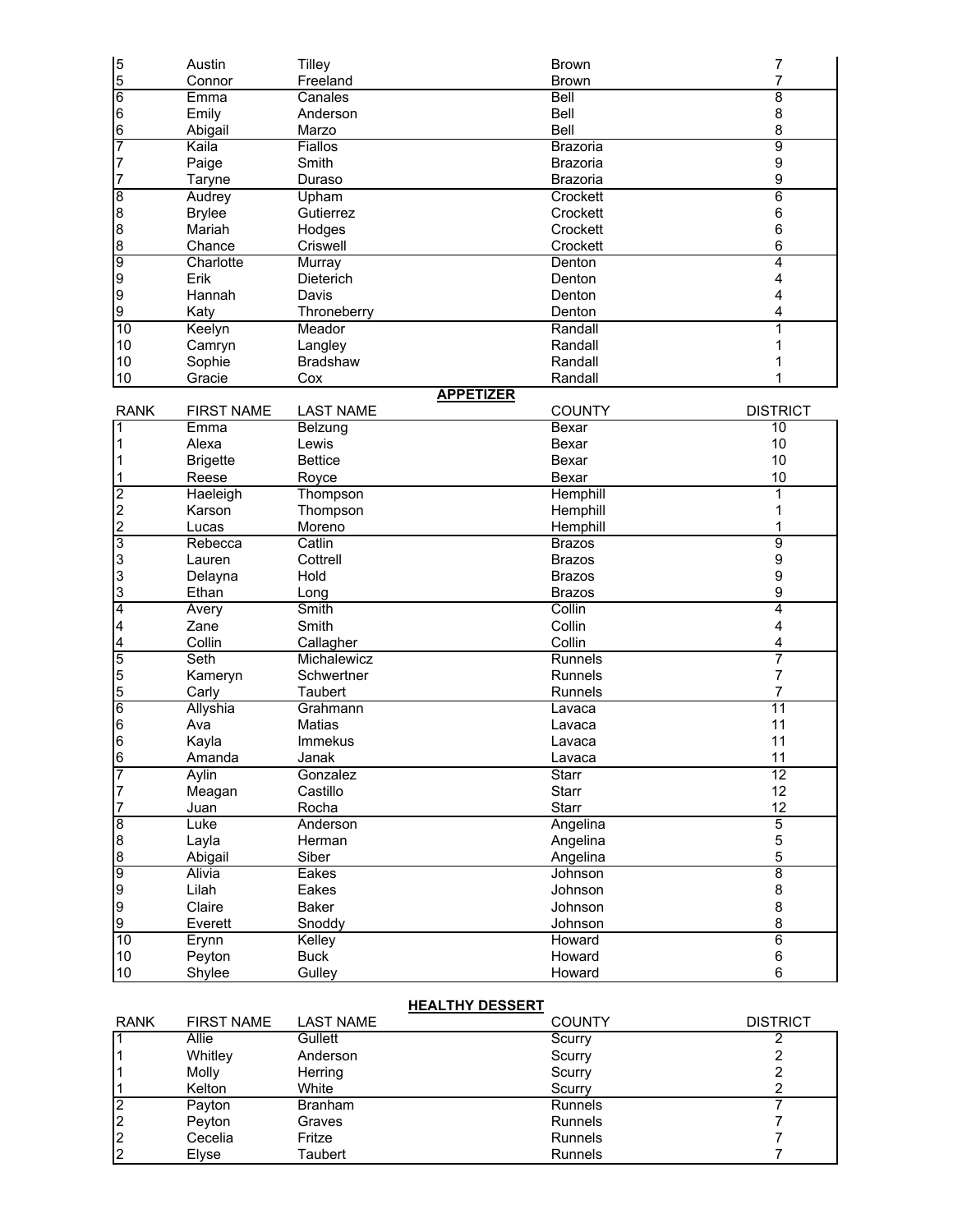| 3              | Emily          | Glaze         | Wharton      | 11              |
|----------------|----------------|---------------|--------------|-----------------|
| 3              | Madelyn        | Glaze         | Wharton      | 11              |
| 3              | Kayla          | <b>Strack</b> | Wharton      | 11              |
| 3              | Kasey          | <b>Burns</b>  | Wharton      | 11              |
| 4              | Emily          | Korenek       | Galveston    | 9               |
| 4              | Sydney         | Novelli       | Galveston    | 9               |
| 4              | Katarina       | Wilson        | Galveston    | 9               |
| $\overline{5}$ | Peyton         | Wirebaugh     | Comal        | $\overline{10}$ |
| 5              | Elizabeth      | Haegelin      | Comal        | 10              |
| 5              | Madilyn        | Howell        | Comal        | 10              |
| 5              | Trey           | Hoffmann      | Comal        | 10              |
| 6              | <b>Burklie</b> | Manney        | Hardeman     | 3               |
| 6              | Montana        | Woods         | Hardeman     | 3               |
| 6              | Kenna Mae      | Horton        | Hardeman     | 3               |
| 7              | Steven         | Perez         | <b>Starr</b> | $\overline{12}$ |
| 7              | Andres         | Cantu         | <b>Starr</b> | 12              |
| 7              | Aqueda         | Garza         | <b>Starr</b> | 12              |
|                | Bryan          | Perez         | <b>Starr</b> | 12              |
| 8              | Isabella       | Thomas        | Johnson      | 8               |
| 8              | Mayce          | Ball          | Johnson      | 8               |
| 8              | Kelli          | Blackwood     | Johnson      | 8               |
| 9              | Haylee         | Harman        | Nacogdoches  | 5               |
| 9              | Katelyn        | Anderson      | Nacogdoches  | 5               |
| 9              | Mary Kate      | Hill          | Nacogdoches  | 5               |
| 10             | Lucie          | Rathgeb       | Collin       | 4               |
| 10             | Lane           | McDonald      | Collin       |                 |
| 10             | Tessa          | Kendrick      | Collin       |                 |

# **Food Challenge - Final Challenge**

| <b>RANK</b>    | <b>FIRST NAME</b> | <b>LAST NAME</b> | <b>COUNTY</b>  | <b>DISTRICT</b> |
|----------------|-------------------|------------------|----------------|-----------------|
|                | <b>Emma</b>       | <b>Belzung</b>   | <b>Bexar</b>   | 10              |
|                | Alexa             | <b>Lewis</b>     | <b>Bexar</b>   | 10              |
|                | <b>Brigette</b>   | <b>Bettice</b>   | <b>Bexar</b>   | 10              |
|                | <b>Reese</b>      | Royce            | <b>Bexar</b>   | 10              |
| $\overline{2}$ | <b>Allie</b>      | <b>Gullett</b>   | <b>Scurry</b>  | $\overline{2}$  |
| $\overline{2}$ | <b>Whitley</b>    | Anderson         | <b>Scurry</b>  | $\overline{2}$  |
| $\overline{2}$ | <b>Molly</b>      | <b>Herring</b>   | <b>Scurry</b>  | 2               |
| $\overline{2}$ | <b>Kelton</b>     | <b>White</b>     | <b>Scurry</b>  | $\overline{2}$  |
| 3              | <b>Karlie</b>     | <b>Schneider</b> | Guadalupe      | 10              |
| 3              | Kayle             | Lott             | Guadalupe      | 10              |
| 3              | <b>Brooke</b>     | Reininger        | Guadalupe      | 10              |
| $\overline{4}$ | Landry            | Young            | <b>Swisher</b> | $\overline{2}$  |
| $\overline{4}$ | <b>Chambre</b>    | <b>Clawson</b>   | <b>Swisher</b> | $\overline{2}$  |
| $\overline{4}$ | <b>Salle</b>      | <b>Nolen</b>     | <b>Swisher</b> | $\overline{2}$  |
| $\overline{4}$ | <b>Cutter</b>     | <b>Runnels</b>   | <b>Swisher</b> | 2               |

#### **HORSE JUDGING**

Donor: McCoy's

| <b>RANK</b>    | <b>FIRST NAME</b> | <b>LAST NAME</b>   | <b>COUNTY</b>    | <b>DISTRICT</b> |
|----------------|-------------------|--------------------|------------------|-----------------|
|                | <b>Kurtlee</b>    | <b>Smith</b>       | <b>Henderson</b> | 5               |
|                | Karli             | Rayburn            | <b>Henderson</b> | $\overline{5}$  |
|                | <b>Bella</b>      | <b>Bridges</b>     | <b>Henderson</b> | $5\overline{}$  |
|                | <b>Ellev</b>      | <b>Chiesl</b>      | <b>Henderson</b> | $5\overline{)}$ |
| $\overline{2}$ | Gracie            | <b>Potter</b>      | <b>Lubbock</b>   | $\overline{2}$  |
| $\overline{2}$ | <b>Madison</b>    | Chaloupka          | <b>Lubbock</b>   | $\overline{2}$  |
| $\overline{2}$ | AJ.               | <b>Kendrick</b>    | <b>Lubbock</b>   | $\overline{2}$  |
| $\overline{2}$ | <b>David</b>      | <b>Kendrick</b>    | <b>Lubbock</b>   | $\overline{2}$  |
| 3              | <b>Abigail</b>    | <b>Vierling</b>    | <b>Medina</b>    | 10              |
| 3              | <b>Hannah</b>     | <b>Vierling</b>    | <b>Medina</b>    | 10              |
| 3              | <b>Mikaela</b>    | <b>Johnson</b>     | <b>Medina</b>    | 10              |
| 3              | <b>Kaitlyn</b>    | <b>Johnson</b>     | <b>Medina</b>    | 10              |
| $\overline{4}$ | <b>Elizabeth</b>  | <b>McFarland</b>   | Kendall          | 10              |
| $\vert$        | <b>Lily</b>       | <b>Valentine</b>   | Kendall          | 10              |
| $\overline{4}$ | <b>Taytum</b>     | <b>Moldenhauer</b> | Kendall          | 10              |
| 5              | Jacy              | Welch              | Comal            | 10              |
| 5              | Florence          | Rosenthal          | Comal            | 10              |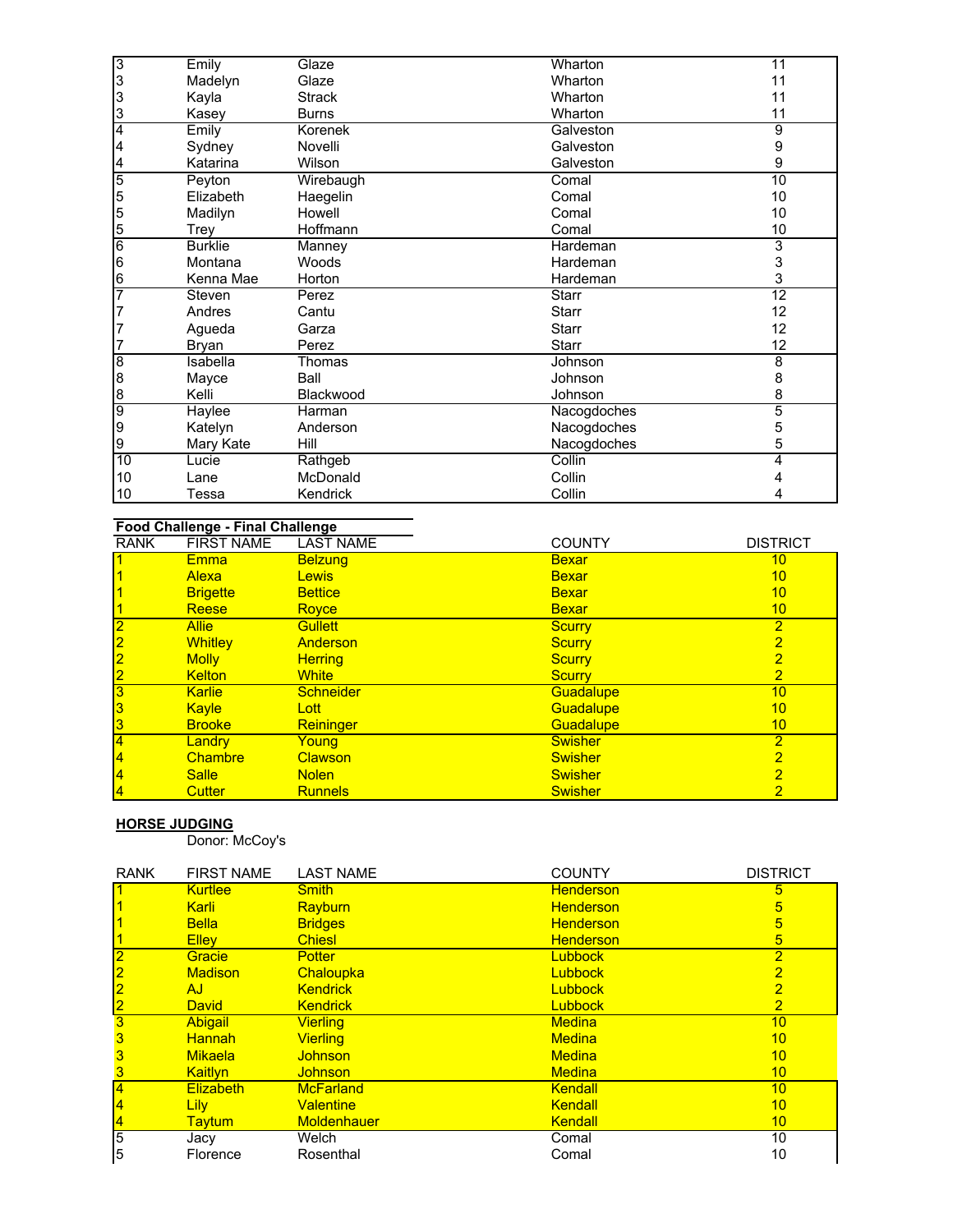| 5                | Gideon  | Strother | Comal     | 10 |
|------------------|---------|----------|-----------|----|
| 5                | Shvla   | Coats    | Comal     | 10 |
| IHI 1            | Kurtlee | Smith    | Henderson | ັ  |
| IHI <sub>2</sub> | Abigail | Vierling | Medina    | 10 |
| IHI <sub>3</sub> | Gracie  | Potter   | _ubbock   |    |

### **QUALIFYING LIVESTOCK JUDGING**

Donors: Creative Awards, Chuck & Debbie Real Livestock Judging Scholarship, Joe and Linlea Shelby, McCoy's, Texas Livestock Validation

| <b>RANK</b>             | <b>FIRST NAME</b> | <b>LAST NAME</b> | <b>COUNTY</b>  | <b>DISTRICT</b>         |
|-------------------------|-------------------|------------------|----------------|-------------------------|
|                         | Costin            | <b>Allison</b>   | Coryell        | 8                       |
|                         | <b>Kinsey</b>     | Gardner          | Coryell        | $\overline{8}$          |
|                         | <b>Trey</b>       | <b>Harbour</b>   | <b>Coryell</b> | $\overline{8}$          |
|                         | <b>Samuel</b>     | <b>Belt</b>      | Coryell        | $\overline{8}$          |
| $\overline{2}$          | <b>Bryce</b>      | <b>Fisher</b>    | <b>Bell</b>    | $\overline{8}$          |
| 2                       | Kaylee            | Eaton            | <b>Bell</b>    | $\overline{\mathbf{8}}$ |
| 2                       | Jessalyn          | Payne            | <b>Bell</b>    | $\overline{8}$          |
| $\overline{2}$          | <b>Jackson</b>    | <b>Bragg</b>     | <b>Bell</b>    | $\overline{8}$          |
| $\overline{\mathbf{3}}$ | <b>Miranda</b>    | <b>Skaggs</b>    | <b>Brazos</b>  | $\overline{9}$          |
| 3                       | <b>Kyler</b>      | <b>Wendt</b>     | <b>Brazos</b>  | 9                       |
| 3                       | <b>William</b>    | <b>Herd</b>      | <b>Brazos</b>  | 9                       |
| 3                       | <b>Taylor</b>     | <b>Colvin</b>    | <b>Brazos</b>  | 9                       |
| 4                       | Cade              | Lehne            | Gillespie      | 10                      |
| 4                       | <b>Brylie</b>     | Roeder           | Gillespie      | 10                      |
| 4                       | Kenna             | <b>Tatsch</b>    | Gillespie      | 10                      |
| 4                       | Jacob             | <b>Conner</b>    | Gillespie      | 10                      |
| 5                       | <b>Dillon</b>     | Prokop           | Llano          | $\overline{7}$          |
|                         | <b>Steele</b>     | Kenney           | Llano          | $\overline{7}$          |
| $\frac{5}{5}$           | Cade              | <b>Whitson</b>   | Llano          | $\overline{7}$          |
| 5                       | Carson            | Kuykendall       | Llano          | $\overline{7}$          |
| $\overline{6}$          | Hayden            | <b>Schroeder</b> | <b>Brown</b>   | 7                       |
| 6                       | Ashtyn            | <b>Adams</b>     | <b>Brown</b>   | $\overline{7}$          |
| $\overline{6}$          | <b>Blaze</b>      | Cozart           | <b>Brown</b>   | $\overline{7}$          |
| $\overline{6}$          | Kylee             | Land             | <b>Brown</b>   | $\overline{7}$          |
| 7                       | Creed             | Vineyard         | Wise           | $\overline{3}$          |
| 7                       | Emma              | <b>Tittor</b>    | Wise           | 3                       |
| 7                       | Charlotte         | Hale             | Wise           | 3                       |
| 7                       | William           | <b>Bryson</b>    | Wise           | 3                       |
| $\overline{8}$          | Sunny             | Cowley           | Randall        | $\overline{1}$          |
| 8                       | Tanner            | Owen             | Randall        | 1                       |
| 8                       | <b>Barrett</b>    | <b>Bradshaw</b>  | Randall        | 1                       |
| 9                       | Mason             | Wurzbach         | Guadalupe      | $\overline{10}$         |
| 9                       | Holly             | Alderson         | Guadalupe      | 10                      |
| 9                       | <b>Brooke</b>     | <b>Bimslager</b> | Guadalupe      | 10                      |
| 9                       | Haylyn            | Gembler          | Guadalupe      | 10                      |
| 10                      | Cassie            | <b>Bennett</b>   | Midland        | $\overline{6}$          |
| 10                      | Aubree            | Johnston         | Midland        | 6                       |
| 10                      | Tatum             | <b>Bales</b>     | Midland        | $\,6$                   |
| 10                      | Micky             | Lambert          | Midland        | 6                       |
| H11                     | Lane              | Hogan            | Sterling       | 7                       |
| <b>HI2</b>              | <b>Bryce</b>      | Fisher           | Bell           | 8                       |
| HI <sub>3</sub>         | Sunny             | Cowly            | Randall        | 1                       |

# **INVITATIONAL MEATS JUDGING & EVALUATION**

Donor: Creative Awards and H-E-B

| <b>RANK</b>    | <b>FIRST NAME</b> | LAST NAME      | <b>COUNTY</b> | <b>DISTRICT</b> |
|----------------|-------------------|----------------|---------------|-----------------|
|                | Jozie             | Petit          | Baylor        |                 |
|                | Cooper            | Daniel         | Baylor        |                 |
| $\overline{2}$ | Landon            | <b>Flowers</b> | Swisher       |                 |
| 2              | Cone              | Johnson        | Swisher       |                 |
| 3              | Devin             | Janysek        | Karnes        |                 |
| 13             | Kaslyn            | Moczygemba     | Karnes        |                 |
| 14             | Tvann             | Phillips       | Floyd         |                 |
| 14             | Svdni             | Chessir        | Flovd         |                 |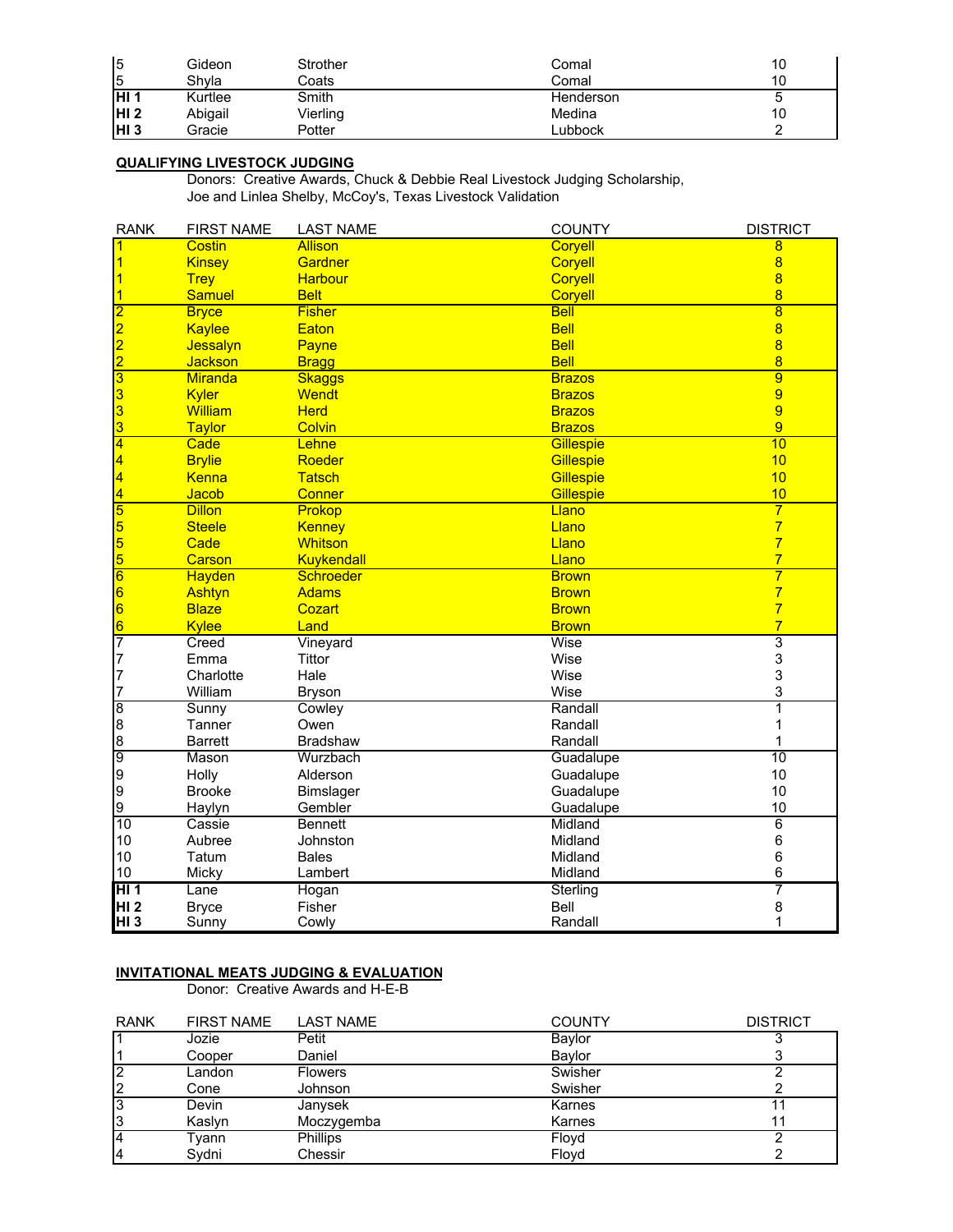| 5<br>5           | Seth<br>Jess     | Rosser<br>Henderson | Wise<br>Wise  |  |
|------------------|------------------|---------------------|---------------|--|
| IHI 1            | Caraline         | <b>Dudley</b>       | Leon          |  |
| HI <sub>2</sub>  | Jozie            | Petit               | <b>Bavlor</b> |  |
| IHI <sub>3</sub> | $\mathsf{v}$ ler | Racca               | _ubbock       |  |

#### **QUALIFYING MEATS JUDGING & EVALUATION**

Donor: Creative Awards and H-E-B

| <b>RANK</b>             | <b>FIRST NAME</b> | <b>LAST NAME</b> | <b>COUNTY</b> | <b>DISTRICT</b>  |
|-------------------------|-------------------|------------------|---------------|------------------|
|                         | <b>Dylan</b>      | <b>Dick</b>      | Llano         |                  |
|                         | Gentri            | <b>Phillips</b>  | Llano         | $\overline{7}$   |
|                         | <b>Kylee</b>      | <b>Brown</b>     | Llano         | $\overline{7}$   |
|                         | Luke              | <b>Turner</b>    | Llano         | $\overline{7}$   |
| 2                       | Kyla              | <b>Beck</b>      | Guadalupe     | 10               |
| $\overline{2}$          | <b>Trenton</b>    | <b>Mills</b>     | Guadalupe     | 10               |
| $\overline{\mathbf{2}}$ | Ava               | <b>Harborth</b>  | Guadalupe     | 10               |
| $\overline{2}$          | <b>Hunter</b>     | <b>Stevens</b>   | Guadalupe     | 10               |
| 3                       | Graden            | Allen            | Hale          | $\overline{2}$   |
| 3                       | Jacob             | Williamson       | Hale          | $\overline{2}$   |
| 3                       | <b>Dustin</b>     | Phillips         | Hale          | $\overline{c}$   |
| 3                       | Annie             | Metzler          | Hale          | $\overline{2}$   |
| 4                       | Nathan            | Kerth            | <b>Brazos</b> | $\overline{9}$   |
| 4                       | Karli             | Kaase            | <b>Brazos</b> | $\boldsymbol{9}$ |
| 4                       | Stormie           | Sigler           | <b>Brazos</b> | 9                |
| 5                       | <b>Brecken</b>    | Shipman          | Johnson       | $\overline{8}$   |
| 5                       | Jhett             | Davis            | Johnson       | 8                |
| 5                       | Harlie            | Groom            | Johnson       | 8                |
| $\overline{6}$          | Cole              | <b>Bridges</b>   | Eastland      | $\overline{8}$   |
| 6                       | Ivan              | <b>Rivas</b>     | Eastland      | 8                |
| 6                       | Jacob             | Harrower         | Eastland      | 8                |
| 6                       | Jacob             | <b>Boelter</b>   | Eastland      | 8                |
| 7                       | Carolina          | Greenwood        | Llano         | 7                |
| 7                       | Peyton            | <b>Byrne</b>     | Llano         | 7                |
| 7                       | Skylar            | <b>Brown</b>     | Llano         | 7                |
| 7                       | Chloe             | Lejeune          | Llano         | 7                |
| 8                       | Carter            | <b>Bostic</b>    | <b>Burnet</b> | 7                |
| 8                       | Enrique           | Montalvo         | <b>Burnet</b> | 7                |
| 8                       | Cayden            | <b>Beatty</b>    | <b>Burnet</b> | 7                |
| 9                       | Presley           | <b>McCraw</b>    | Upshur        | 5                |
| 9                       | <b>Brody</b>      | Patton           | Upshur        | 5                |
| 9                       | Travis            | Coe              | Upshur        | 5                |
| $\overline{10}$         | Mack              | Kimball          | Parker        | 3                |
| 10                      | Seltz             | Kimball          | Parker        | 3                |
| 10                      | Ashlynn           | Rogers           | Parker        | 3                |
| 10                      | Hudson            | Davis            | Parker        | 3                |
| HI <sub>1</sub>         | Kyla              | <b>Beck</b>      | Guadalupe     | 10               |
| <b>HI2</b>              | Dylan             | <b>Dick</b>      | Llano         | 7                |
| HI <sub>3</sub>         | Nathan            | Kerth            | <b>Brazos</b> | 9                |

### **INVITATIONAL MOHAIR JUDGING & EVALUATION**

Donor: Texas 4-H Youth Development

| <b>RANK</b>    | <b>FIRST NAME</b> | <b>LAST NAME</b> | <b>COUNTY</b> | <b>DISTRICT</b> |
|----------------|-------------------|------------------|---------------|-----------------|
|                | Elizabeth         | <b>Scales</b>    | Kerr          | 10              |
|                | Darcy             | Pfeffer          | Kerr          | 10              |
|                | Emma              | Thompson         | Kerr          | 10              |
|                | Shelby            | Majia            | Kerr          | 10              |
| $\overline{2}$ | Baylee            | Plumley          | Kimble        | 10              |
|                | Ragan             | Levien           | Kimble        | 10              |
| 2              | Lila              | Pope             | Kimble        | 10              |
|                | Pake              | Sanders          | Kimble        | 10              |
| 3              | Margaret          | Zuberbueler      | Val Verde     | 6               |
| '3             | William           | Zuberbueler      | Val Verde     | 6               |
| 3              | Vivian            | Qualia           | Val Verde     | 6               |
| 3              | Hailey            | <b>Billings</b>  | Val Verde     | 6               |
| 4              | Janna             | Arnold           | Callahan      |                 |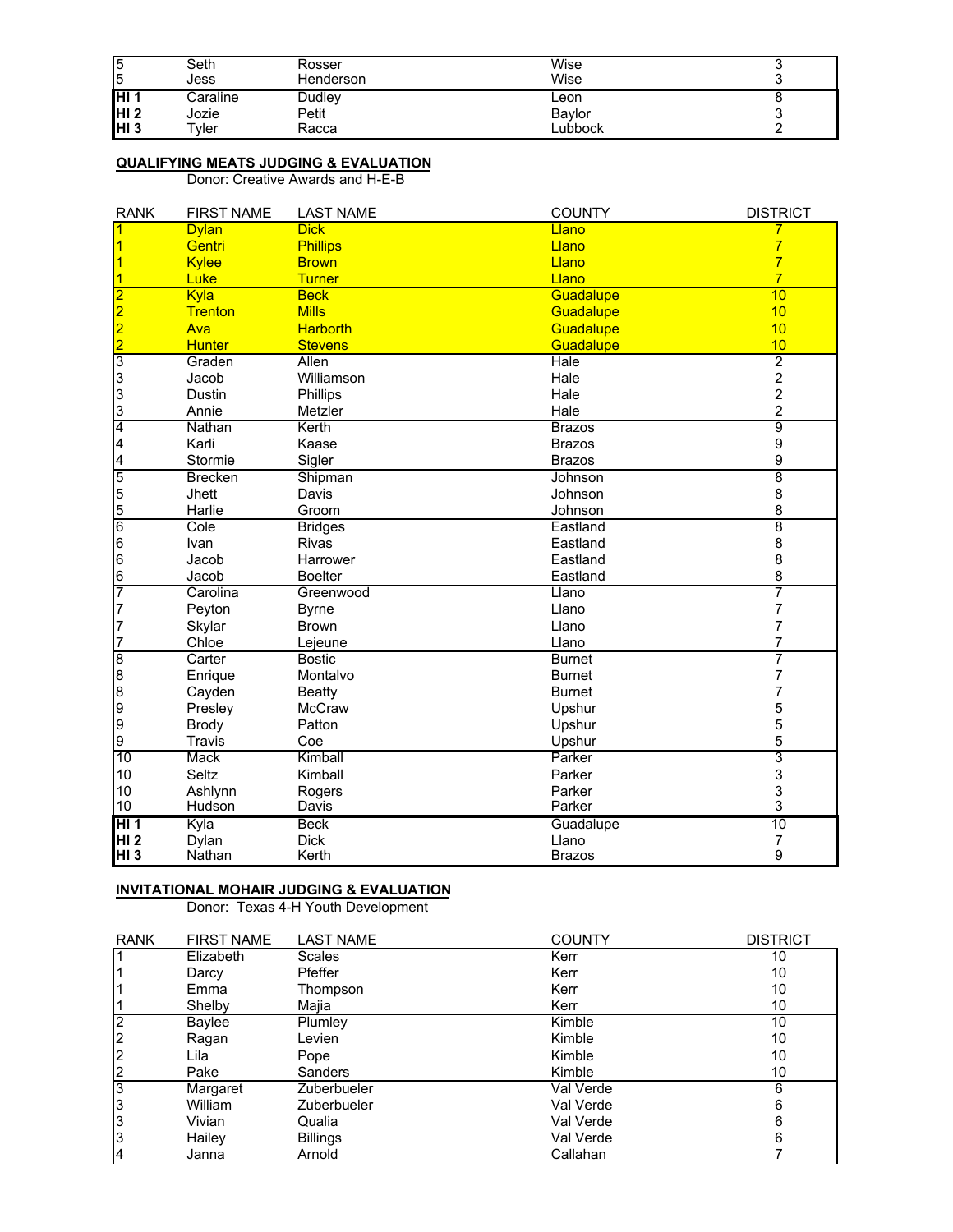| $\overline{a}$  | Kilye         | Winge        | Callahan         |                |
|-----------------|---------------|--------------|------------------|----------------|
| 4               | Avery         | Walton       | Callahan         |                |
| 4               | Kasey         | Arnold       | Callahan         |                |
| 5               | Addy          | Bannowsky    | Menard           |                |
| 5               | Roy           | <b>Brown</b> | Menard           |                |
| 5               | Houston       | Hayes        | Menard           |                |
| $6\overline{6}$ | Sebastia      | Fullingim    | Crockett         | 6              |
| 6               | Mia           | Cruz         | Crockett         | 6              |
| 6               | Joseph        | Tammen       | Crockett         | 6              |
| 7               | Claire        | Poage        | <b>Burnet</b>    |                |
|                 | Audri         | Poage        | <b>Burnet</b>    |                |
|                 | McKenzie      | Evans        | <b>Burnet</b>    |                |
|                 | Kambell       | Stewart      | <b>Burnet</b>    |                |
| 8               | Laney         | Stansell     | <b>Borden</b>    | 2              |
| 8               | Tyler         | Cole         | Borden           | 2              |
| 8               | Rexie         | Sanders      | Borden           | 2              |
| 8               | Bailey        | Pennell      | Borden           | $\overline{2}$ |
| 9               | Nolan         | Laminack     | Tom Green        | 7              |
| 9               | Jaraden       | Kearby       | Tom Green        |                |
| 9               | Rheanna       | Kleman       | Tom Green        |                |
| 9               | Colby         | Wallace      | Tom Green        |                |
| 10              | Carter        | Aldridge     | <b>Tom Green</b> |                |
| 10              | Makenzie      | Rodriguez    | Tom Green        |                |
| 10              | Allison       | Halfmann     | Tom Green        |                |
| 10              | Hadley        | Stultz       | Tom Green        |                |
| H <sub>1</sub>  | <b>Baylee</b> | Plumley      | Kimble           | 10             |
| HI <sub>2</sub> | Elizabeth     | Scales       | Kerr             | 10             |
| HI 3            | Ragan         | Levien       | Kimble           | 10             |

#### **INVITATIONAL WOOL JUDGING & EVALUATION**

Donor: Creative Awards

| <b>RANK</b>     | <b>FIRST NAME</b> | <b>LAST NAME</b>   | <b>COUNTY</b>    | <b>DISTRICT</b> |
|-----------------|-------------------|--------------------|------------------|-----------------|
|                 | <b>Baylee</b>     | Plumley            | <b>Kimble</b>    | 10              |
|                 | Ragan             | Levien             | <b>Kimble</b>    | 10              |
|                 | Pake              | <b>Sanders</b>     | <b>Kimble</b>    | 10              |
|                 | Lila              | Pope               | <b>Kimble</b>    | 10              |
|                 | <b>Vivian</b>     | Qualia             | <b>Val Verde</b> | 6               |
|                 | <b>Margaret</b>   | <b>Zuberbueler</b> | <b>Val Verde</b> | 6               |
| $\frac{2}{2}$   | <b>William</b>    | <b>Zuberbueler</b> | <b>Val Verde</b> | $6\phantom{1}6$ |
|                 | <b>Hailey</b>     | <b>Billings</b>    | <b>Val Verde</b> | $6\overline{6}$ |
| 3               | <b>Janna</b>      | <b>Arnold</b>      | Callahan         | $\overline{7}$  |
| 3               | <b>Kilye</b>      | Winge              | Callahan         | $\overline{7}$  |
| 3               | <b>Avery</b>      | <b>Walton</b>      | Callahan         | $\overline{7}$  |
| 3               | Kasey             | <b>Arnold</b>      | Callahan         | $\overline{7}$  |
| $\overline{4}$  | <b>McKenzie</b>   | <b>Adams</b>       | <b>Burnet</b>    | $\overline{7}$  |
| 4               | <b>Audri</b>      | Poage              | <b>Burnet</b>    | $\overline{7}$  |
| 4               | Claire            | Poage              | <b>Burnet</b>    | $\overline{7}$  |
| $\overline{4}$  | Kambell           | <b>Stewart</b>     | <b>Burnet</b>    | $\overline{7}$  |
| $\overline{5}$  | Nolan             | Laminack           | <b>Tom Green</b> | 7               |
| 5               | Colby             | Wallace            | Tom Green        | 7               |
| 5               | Jaraden           | Kearby             | <b>Tom Green</b> | 7               |
| $6\phantom{.}6$ | Addy              | Bannowsky          | Menard           | 7               |
| $6\phantom{.}6$ | Roy               | <b>Brown</b>       | Menard           | 7               |
| $6\phantom{.}6$ | Houston           | Hayes              | Menard           | $\overline{7}$  |
| 7               | Emma              | Thompson           | Kerr             | 10              |
| $\overline{7}$  | Shelby            | Mejia              | Kerr             | 10              |
| 7               | Elizabeth         | <b>Scales</b>      | Kerr             | 10              |
| 7               | Darcy             | Pfeffer            | Kerr             | 10              |
| $\overline{8}$  | <b>Bella</b>      | Becerra            | Hale             | $\overline{2}$  |
| 8               | Campbell          | Offield            | Hale             | $\overline{c}$  |
| 8               | <b>Brodie</b>     | Sinor              | Hale             | $\overline{c}$  |
| 8               | Allison           | Long               | Hale             | $\overline{c}$  |
| 8               | Jaxson            | Wiley              | Hale             | 2               |
| 9               | Alyssa            | Cox                | Guadalupe        | 10              |
| 9               | <b>Brady</b>      | Reasor             | Guadalupe        | 10              |
| 9               | Hannah            | Daniels            | Guadalupe        | 10              |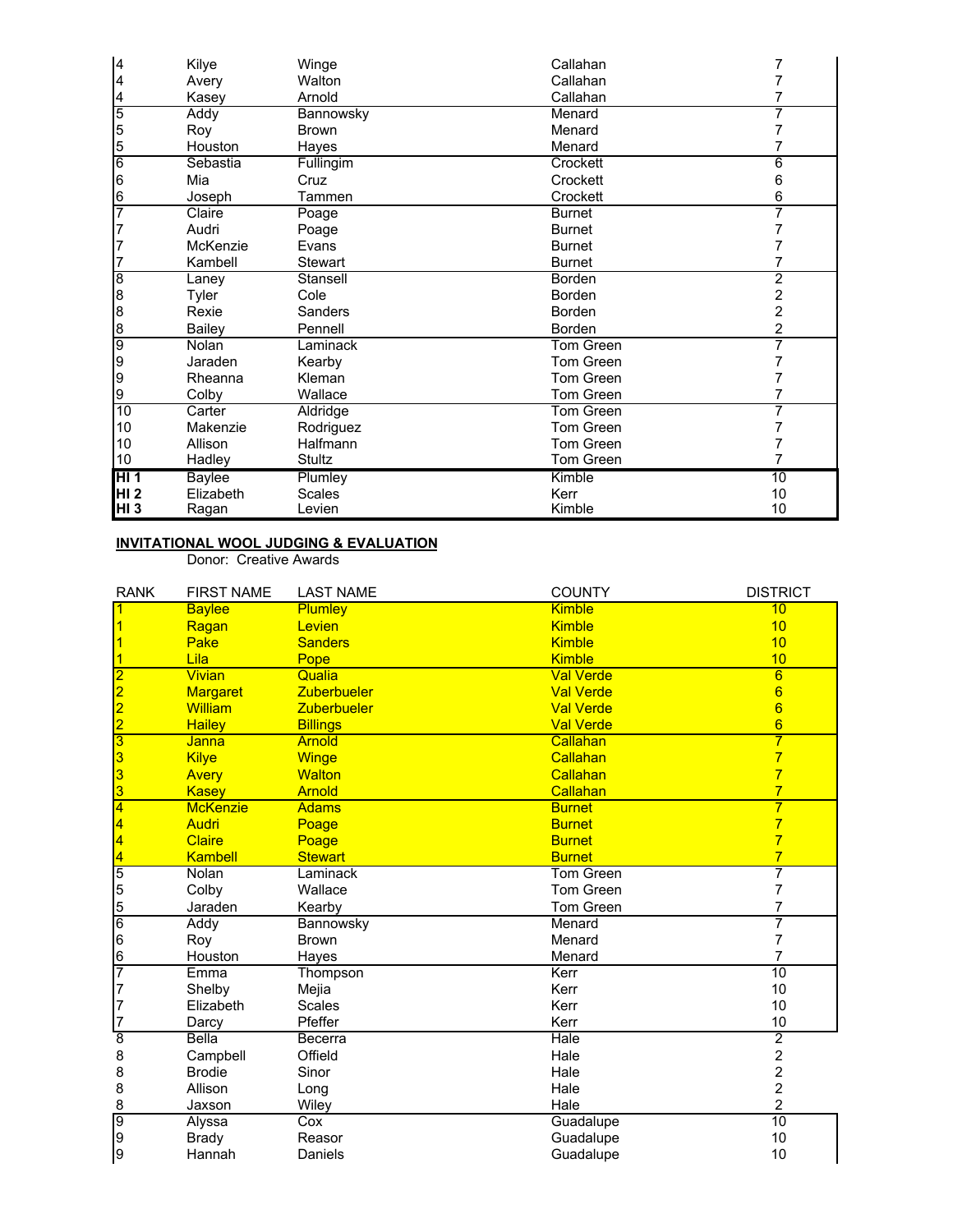| l9              | Amanda | Hoffmann | Guadalupe      | 10 |
|-----------------|--------|----------|----------------|----|
| 10              | Cydney | Newsom   | <b>Bandera</b> | 10 |
| 10              | Hallie | Kunz     | <b>Bandera</b> | 10 |
| 10              | Addie  | Derry    | <b>Bandera</b> | 10 |
| 10              | Kytlin | Peterson | <b>Bandera</b> | 10 |
| IHI 1           | Vivian | Qualia   | Val Verde      |    |
| HI <sub>2</sub> | Baylee | Plumley  | Kimble         | 10 |
| HI <sub>3</sub> | Ragan  | _evien   | Kimble         | 10 |

## **\*\*\*OVERALL - NATURAL FIBERS\*\*\***

|   | Bavlee | Plumley | Kimble |                        |
|---|--------|---------|--------|------------------------|
| ٠ | Ragan  | ∟evien  | Kimble | $\overline{10}$        |
| ٠ | Pake   | 3anders | Kimble | $\overline{10}$<br>. . |
| ٠ | Lila   | Pope    | Kimble |                        |

## **RANGE EVALUATION**

Donor: Dr. William E. Fox, President, Texas Section Society for Range Management and Corteva AgriScience

| <b>RANK</b>     | <b>FIRST NAME</b> | <b>LAST NAME</b> | <b>COUNTY</b>   | <b>DISTRICT</b> |
|-----------------|-------------------|------------------|-----------------|-----------------|
|                 | Joseph            | <b>Hollas</b>    | <b>Milam</b>    | 8               |
|                 | Jenna             | Lindig           | <b>Milam</b>    | 8               |
|                 | <b>Jason</b>      | Ponnaiya         | <b>Milam</b>    | 8               |
| $\overline{2}$  | <b>Hannah</b>     | <b>Moreno</b>    | <b>Stephens</b> | 3               |
| 2               | <b>Kyelin</b>     | Cope             | <b>Stephens</b> | $\overline{3}$  |
| $\overline{2}$  | <b>Sydney</b>     | Garland          | <b>Stephens</b> | 3               |
| $\overline{2}$  | <b>Aiden</b>      | <b>Boulevard</b> | <b>Stephens</b> | 3               |
| 3               | Reagan            | <b>Ackermann</b> | Comal           | 10              |
| 3               | <b>Weston</b>     | <b>Ackermann</b> | <b>Comal</b>    | 10              |
| 3               | <b>Alexandra</b>  | <b>Kelly</b>     | <b>Comal</b>    | 10              |
| 4               | <b>Justin</b>     | <b>Braune</b>    | Guadalupe       | 10              |
| 4               | Caleb             | Anderson         | Guadalupe       | 10              |
| 4               | <b>Luke</b>       | Anderson         | Guadalupe       | 10              |
| 4               | <b>William</b>    | Anderson         | Guadalupe       | 10              |
| 5               | Matti             | <b>Mann</b>      | Coryell         | 8               |
| 5               | Lane              | <b>Kinsey</b>    | Coryell         | $\overline{8}$  |
| 5               | <b>Chase</b>      | <b>Janke</b>     | Corvell         | $\overline{8}$  |
| 5               | Caleb             | <b>Mannix</b>    | Coryell         | 8               |
| HI <sub>1</sub> | Joseph            | Hollas           | Milam           | 8               |
| HI <sub>2</sub> | Hannah            | Moreno           | Stephens        | 3               |
| <b>HI3</b>      | Jenna             | Lindig           | Milam           | 8               |

## **SHARE THE FUN**

Donor: Texas 4-H Youth Development Program

### **CHOREOGRAPHED ROUTINE**

| <b>RANK</b>    | <b>FIRST NAME</b> | <b>LAST NAME</b> | <b>COUNTY</b>    | <b>DISTRICT</b> |
|----------------|-------------------|------------------|------------------|-----------------|
|                | Tristan           | Jones            | Tom Green        |                 |
|                | Ally              | <b>Nelson</b>    | <b>Tom Green</b> |                 |
|                | Jenna             | <b>Morris</b>    | <b>Tom Green</b> |                 |
| 2              | Keely             | Knesek           | Lavaca           |                 |
| 3              | Keona             | <b>Ellis</b>     | Kendall          | 10              |
| 4              | <b>Brilev</b>     | Harrell          | Martin           | 6               |
| $\overline{5}$ | Emma              | Haschke          | Wise             | 3               |
| 5              | Rebecca           | Stoker           | Wise             | 3               |
| 6              | Leslie            | Zahn             | Wharton          | 11              |
| 7              | Sawyer            | Roach            | <b>Bell</b>      | 8               |
| 8              | Addison           | Decker           | Baylor           | 3               |
| g              | Crystal           | Davis            | Ward             | 6               |
| 9              | Holly             | Rasband          | Ward             | 6               |
| 10             | April             | Artho            | Randall          |                 |

### **VARIETY SHOW**

| <b>RANK</b> | <b>FIRST NAME</b> | <b>NAME</b><br>AS <sub>1</sub> | רוחו ורי | DIS<br>≺lU |
|-------------|-------------------|--------------------------------|----------|------------|
|             | Kavlee            | Prestidge                      | Smith    |            |
|             | William           | Jones                          | Smith    |            |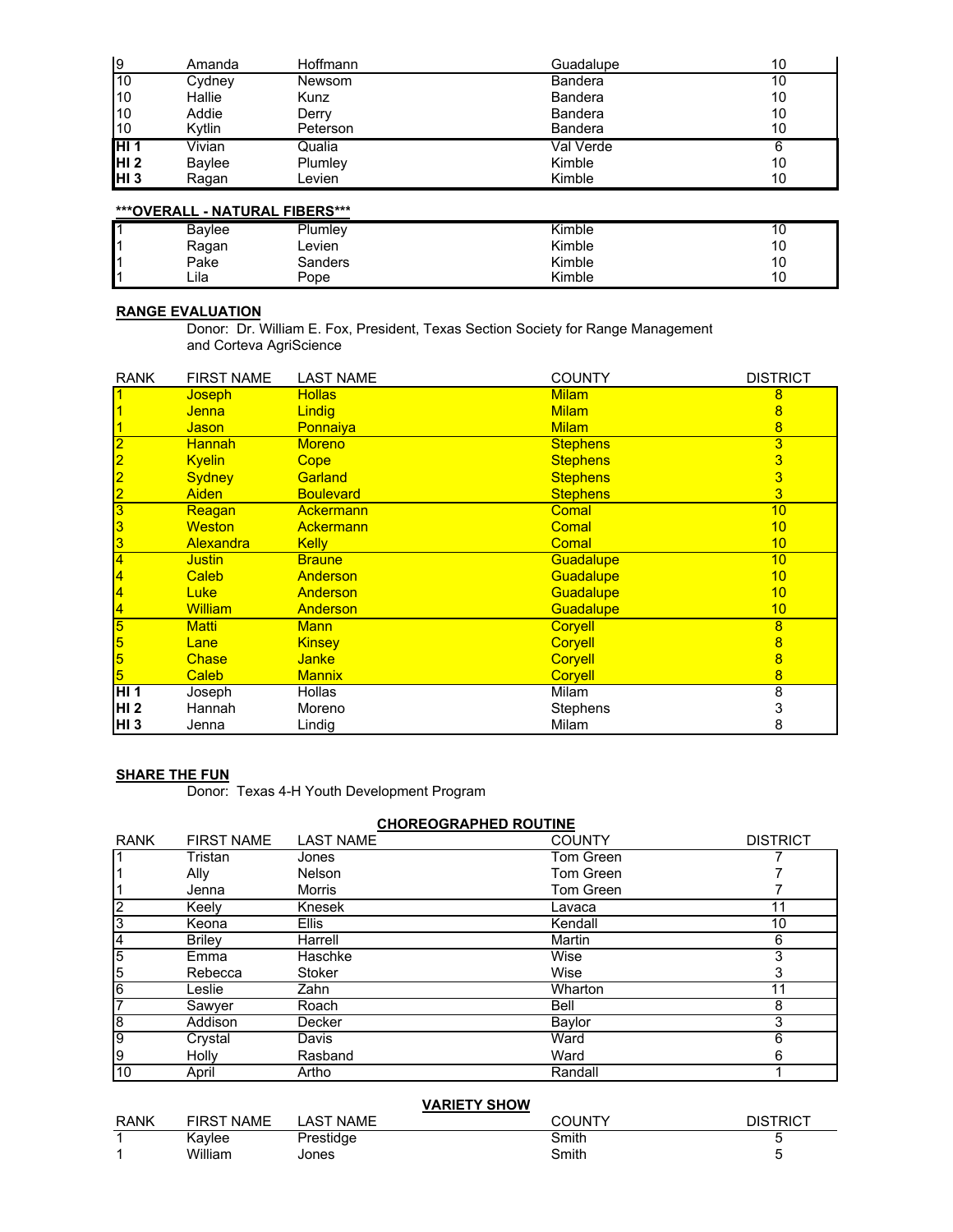| າ      | Isabella | Rodriguiez | ⊺arrant     |    |
|--------|----------|------------|-------------|----|
| っ<br>د | Robert   | Harter     | Sutton      | 10 |
| 3      | Lilliam  | Dvar       | Sutton      | 10 |
| 3      | Corbin   | Crenwelge  | Sutton      | 10 |
| 4      | -vnlee   | Spinhirne  | Oldham      |    |
| 5      | Amelia   | Castillo   | Bell        |    |
| 5      | Rebecca  | Sutton     | <b>Bell</b> |    |

### **MUSICAL-INSTRUMENTAL**

| <b>RANK</b>    | <b>FIRST NAME</b> | <b>LAST NAME</b> | <b>COUNTY</b>    | <b>DISTRICT</b> |
|----------------|-------------------|------------------|------------------|-----------------|
|                | <b>Willow</b>     | Goldsmith        | Travis           | 10              |
| $\overline{2}$ | Eli               | <b>Stecher</b>   | Kaufman          |                 |
| 3              | Morgan            | Earthman         | Knox             | 3               |
| 3              | Nate              | Earthman         | Knox             |                 |
| 3              | <b>Belle</b>      | Earthman         | Knox             |                 |
| $\mathbf{A}$   | Jordis            | Stark            | <b>Rusk</b>      | 5               |
| 14             | Wayne             | <b>Stark</b>     | <b>Rusk</b>      | 5               |
| 5              | Dallin            | Waite            | Gregg            |                 |
| 6              | John Preston      | Parrish          | <b>McCulloch</b> |                 |
| 7              | Mary Claire       | Spinhirne        | Oldham           |                 |
| 8              | Elena             | <b>Herrin</b>    | Navarro          | 8               |
| 9              | Rebeka            | Moreno           | Stephens         | 3               |
| 10             | <b>Natalie</b>    | McDonald         | Gillespie        | 10              |

## **VOCAL**

| <b>RANK</b>    | <b>FIRST NAME</b> | <b>LAST NAME</b> | <b>COUNTY</b> | <b>DISTRICT</b> |
|----------------|-------------------|------------------|---------------|-----------------|
|                | КD                | Coleman          | Lee           |                 |
| っ              | Lila              | McFall           | Bee           | 11              |
| 3              | Abbie             | Garza            | Glasscock     |                 |
| 4              | Ciara             | O'Leary          | Gillespie     | 10              |
| 5              | Hannah            | Lucero           | Bell          |                 |
| $\overline{6}$ | Avery             | Meredith         | <b>Burnet</b> |                 |
| ⇁              | Madyson           | Lovett           | Calhoun       |                 |
| 18             | Delaney           | McDonald         | Clay          |                 |
| l9             | Baylee            | Bennett          | Galveston     | 9               |
| 10             | Naomi             | Packard          | Grayson       |                 |

### **SOIL JUDGING**

Donor: Texas 4-H Youth Development Program

| <b>RANK</b>    | <b>FIRST NAME</b> | <b>LAST NAME</b>   | <b>COUNTY</b>   | <b>DISTRICT</b> |
|----------------|-------------------|--------------------|-----------------|-----------------|
|                | <b>Weston</b>     | <b>Brown</b>       | <b>Lubbock</b>  | $\overline{2}$  |
|                | Aaron             | Chaloupka          | Lubbock         | $\overline{2}$  |
|                | <b>Michael</b>    | Chaloupka          | Lubbock         | $\overline{2}$  |
|                | <b>Stone</b>      | <b>Beach</b>       | Lubbock         | $\overline{2}$  |
|                | <b>Sarah</b>      | <b>Lindley</b>     | Hall            |                 |
| 2              | Kelbi             | <b>Lindley</b>     | Hall            |                 |
| $\overline{c}$ | <b>Braylee</b>    | <b>Brooks</b>      | Hall            |                 |
| 2              | <b>Katelyn</b>    | <b>Morris</b>      | <b>Hall</b>     |                 |
| 3              | Chasey            | Lane               | <b>Wheeler</b>  |                 |
| 3              | <b>Braxton</b>    | Angeley            | <b>Wheeler</b>  |                 |
| 3              | <b>Boone</b>      | <b>Begert</b>      | <b>Wheeler</b>  |                 |
| 3              | <b>Summer</b>     | <b>Meller</b>      | <b>Wheeler</b>  |                 |
|                | <b>Kristin</b>    | <b>Ortiz</b>       | <b>Hockley</b>  | $\overline{2}$  |
|                | <b>Madilyn</b>    | <b>Conner</b>      | <b>Hockley</b>  | $\overline{2}$  |
|                | Ethan             | <b>Parkinson</b>   | <b>Hockley</b>  | $\overline{2}$  |
| 4              | <b>Machayla</b>   | <b>Parkinson</b>   | <b>Hockley</b>  | $\overline{2}$  |
| 5              | <b>Claire</b>     | Schaeferkoeter     | Comal           | 10              |
| 5              | <b>Dylan</b>      | <b>Wunderlich</b>  | Comal           | 10              |
| 5              | <b>Jayden</b>     | <b>Van Ausdall</b> | Comal           | 10              |
| 5              | <b>Rylee</b>      | <b>Wunderlich</b>  | <b>Comal</b>    | 10              |
| 6              | Caitlyn           | Cardenas           | <b>Maverick</b> | 12              |
| 6              | Carilyn           | Cardenas           | Maverick        | 12 <sub>2</sub> |
| 6              | Jacqueline        | Wright             | <b>Maverick</b> | 12              |
| 6              | Sadie             | Smith              | <b>Maverick</b> | 12              |
| 7              | Clay              | <b>Boness</b>      | Tom Green       | 7               |
| 7              | Jake              | Pfeuffer           | Tom Green       |                 |